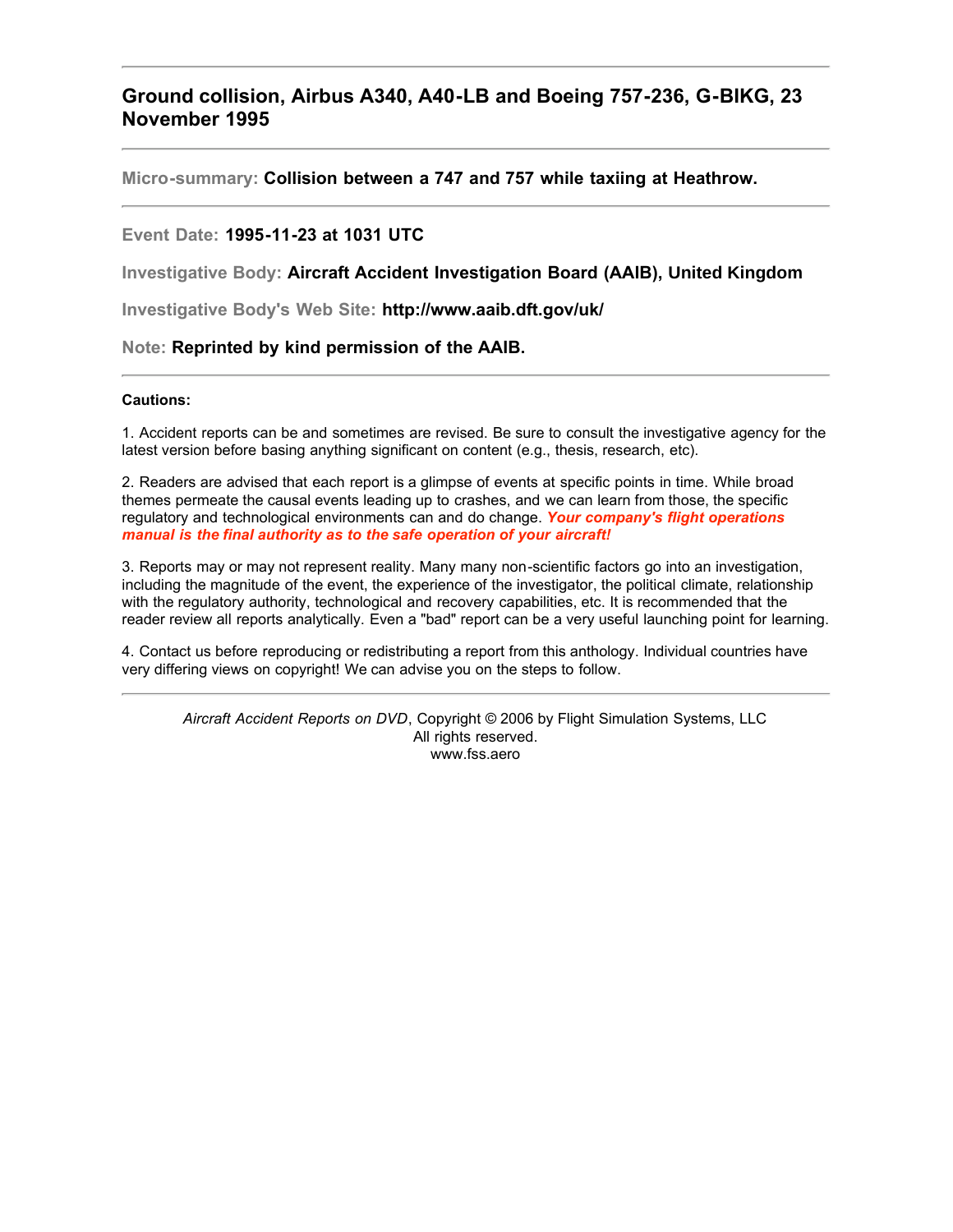# **Airbus A340, A40-LB and Boeing 757-236, G-BIKG, 23 November 1995**

**AAIB Bulletin No: 7/96 Ref: EW/C95/11/4Category: 1.1** 

**Aircraft Type and Registration:**i) Airbus A340, A40-LB

ii) Boeing 757-236, G-BIKG

**No & Type of Engines:** i) 4 CFM56-5C turbofan engines

ii) 2 Rolls-Royce RB211-535C turbofan engines

**Year of Manufacture:** i) Unknown

ii) 1983

**Date & Time (UTC):** 23 November 1995 at 1031 hrs

**Location:** Heathrow Airport

**Type of Flight:** i) Scheduled Public Transport

ii) Scheduled Public Transport

**Persons on Board:**i) Crew - 17 Passengers - 241

ii) Crew - 7 Passengers - 113

**Injuries:**i) Crew - None Passengers - None

ii) Crew - 2 minor Passengers - None

## **Nature of Damage:**i) Left winglet

ii) Rudder and fin

**Commander's Licence:**i) Airline Transport Pilot's Licence

ii) Airline Transport Pilot's Licence

**Commander's Age:**i) 43 years

ii) 53 years

**Commander's Flying Experience:** i) Approx 8,000 (of which 600 were on type)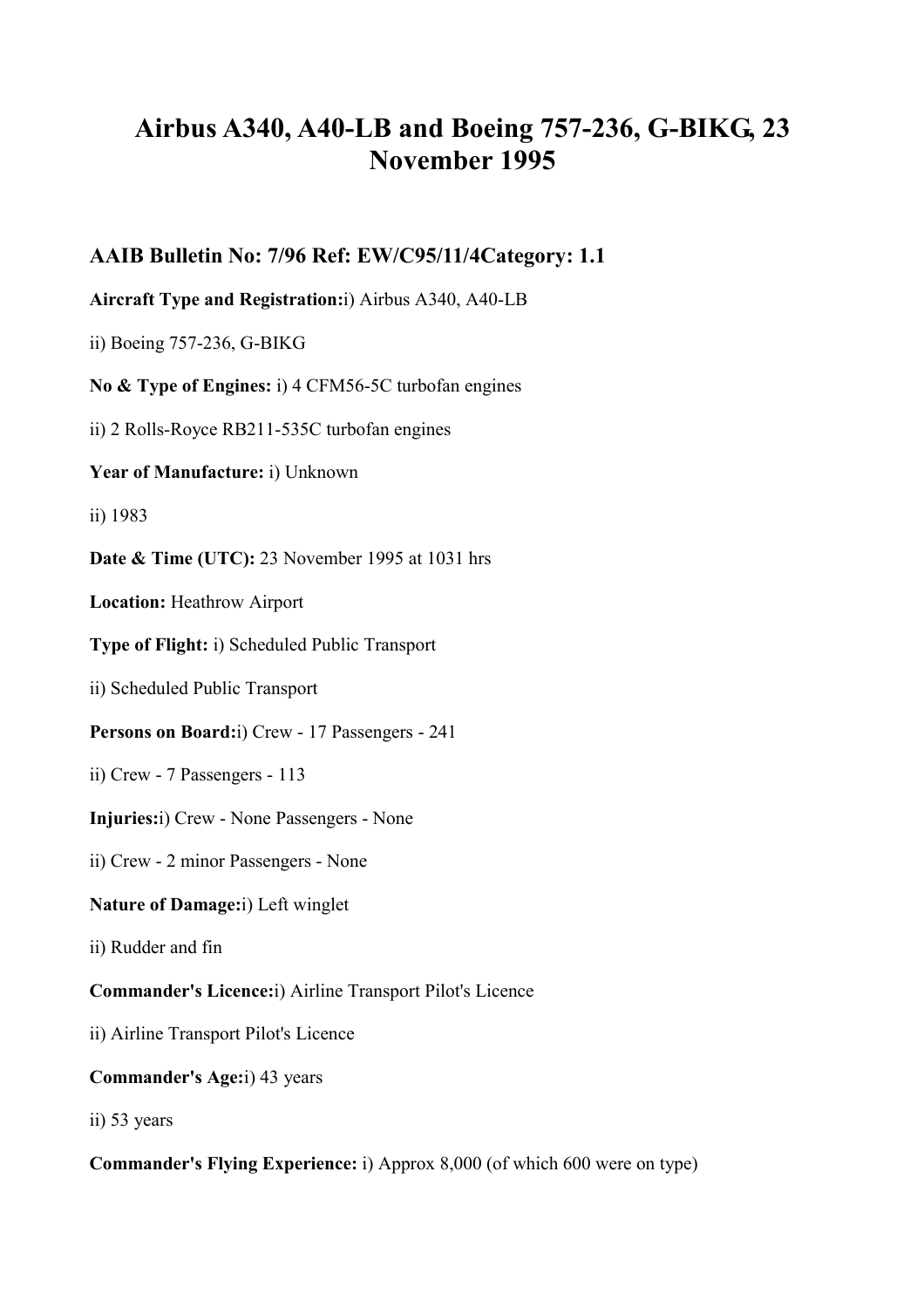Last 90 days - 140 hours Last 28 days - 55 hours ii) Total 11,700 (of which 320 were on type) Last 90 days - 175 hours Last 28 days - 44 hours

**Information Source:** AAIB Field Investigation

# **Background**

The runways and taxiways at Heathrow Airport are divided into 'blocks' with each block having an identification number. Surrounding the central area are two orbital taxiways which are essentially parallel; blocks on these taxiways also have the suffix 'I' for the inner taxiway and 'O' for the outer taxiway. Holding areas for each runway are located close to the runway thresholds. These contain a wide expanse of paved surface within which aircraft can hold awaiting departure instructions. The width of these areas is such that aircraft cleared to enter the runway can taxy past other aircraft awaiting departure instructions.

The accident occurred in the holding area for Runway 27 Right. During the autumn of 1995, a new access to Block 18 of Runway 27R was constructed as shown below. With the introduction of this taxiway the old holding area (Block 92) was subdivided into three new blocks and the compass base was moved to another part of the airport. Each block has a taxiway centreline marked on the ground by a yellow painted line and green lights. (For clarity only the centrelines within the holding area are shown in the diagram below). At the end of each block there are stop lines and red lights across the centrelines marking the extremity of the block.



RUNWAY 27R HOLDING AREA BEFORE OCT 95 RUNWAY 27R HOLDING AREA ON 23 NOV95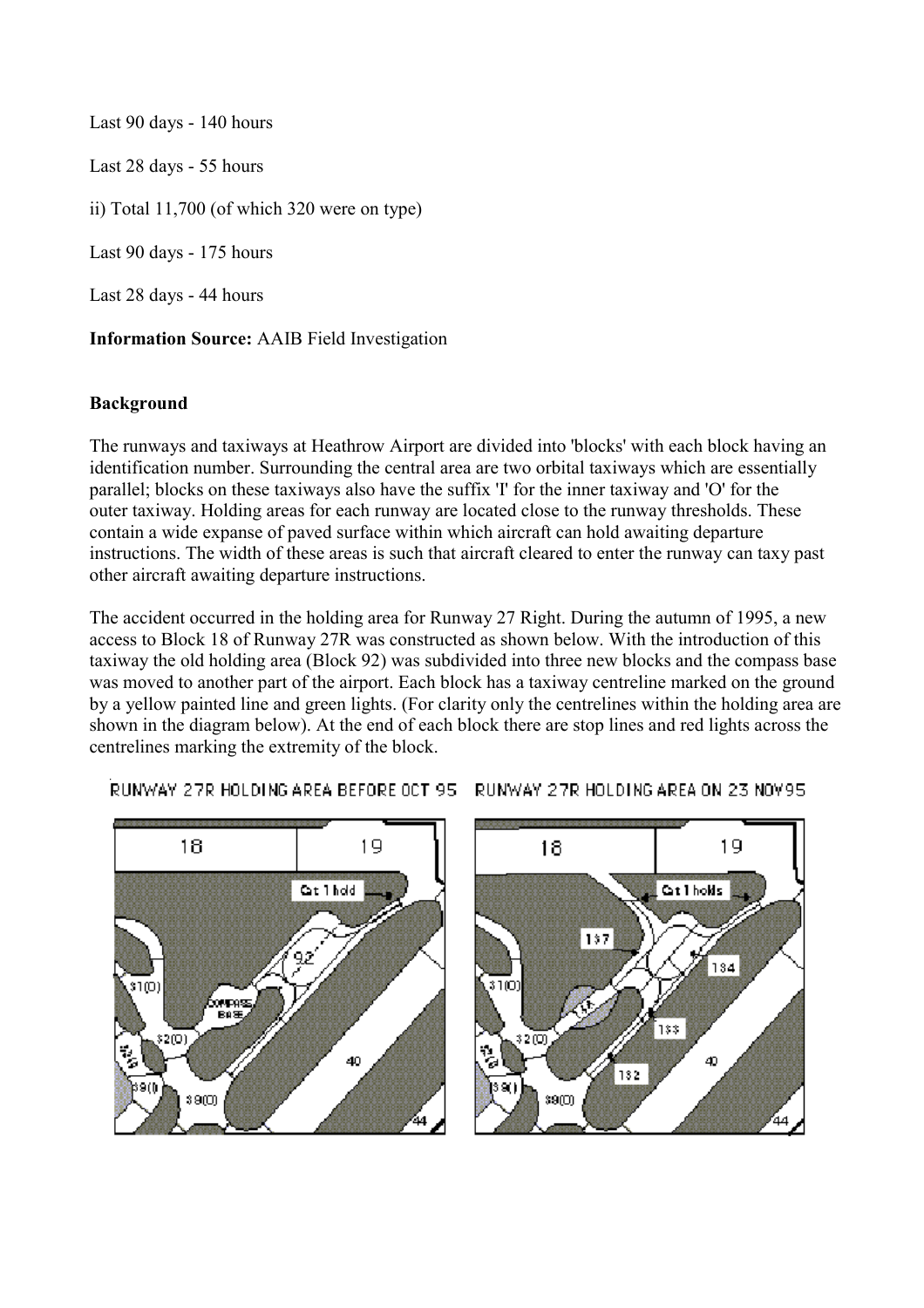The boundary line at the top of Block 137 in the right hand diagram is also the Cat I Hold line. The line was painted parallel to the runway and 105 metres from its centreline. This is also the edge of the runway strip. (The runway strip is defined in CAP168; essentially it is an area enclosing the runway which must be kept clear of obstacles). There was also a Cat II/III Hold parallel to and 137 metres from the runway centreline.

Within the holding area (the old Block 92), the parallel portions of the taxiway centrelines were 86 metres apart. The longest wingspan routinely encountered at Heathrow is 64.44 metres which belongs to the Boeing 747-400. Consequently, when on parallel taxiways, any aircraft can safely pass another if each remains over its respective centreline. At Heathrow the centrelines have to be sited so that when the cockpit of the most critical aeroplane for which the taxiway is intended is over the centreline, the distance between the outer edge of the main wheels and the edge of the pavement is at least 4.5 metres.

## **Air Traffic Departure Sequencing**

During busy times at Heathrow there can be a sizeable queue of aircraft waiting to depart. To improve the departure rate, ATC sequence departures so that aircraft depart in quick succession but on different routes. There are also the added complications of meeting approved departure times (known colloquially as ATC slot times) and wake turbulence separation. There is no requirement for wake turbulence separation between departing aircraft of the same wake turbulence category or when a heavier category aircraft departs behind a lighter category aircraft. However, when an aircraft departs behind another of heavier category, it must wait for two minutes if they depart from the same position on the runway or for three minutes if it departs from an intersection.

To enhance the departure movement rate, Heathrow ATC issues line-up clearances to aircraft based on the departure of the aircraft ahead of them in the sequence. (A typical instruction might be "SPEEDBIRD EIGHT, AFTER THE SYRIAN AIR SEVEN TWO SEVEN DEPARTS, LINE UP ON TWO SEVEN RIGHT"). However, the aircraft ahead in the sequence may not be the aircraft directly in front of the aircraft receiving its line-up clearance; the preceding aircraft in the sequence may be to one side or behind or in another block. In practice aircraft crews may be given line-up clearance when they are third or more in the departure sequence. This has the advantage of minimising runway occupancy time by 'pre-clearing' aircraft to taxy onto the runway as soon as the preceding aircraft has vacated the appropriate runway block. By cutting down the runway occupancy time, the departure flow rate is improved.

Because the departure sequence cannot be determined before aircraft are cleared to taxy, they invariably arrive at the holding area in a less than optimum departure order and ATC expect aircraft to pass beside one another in the holding area. The reason for building the new taxiway between the holding area and runway 27R was to improve ATC's ability to vary the departure sequence by extracting aircraft from the holding area through an additional runway access point.

## **The accident**

The accident occurred in daylight, fine weather and good visibility. The Boeing 757 callsign Shuttle 6N pushed back from stand A3 at 1013 hrs with no ATC slot time required. After starting engines, the aircraft was cleared by the ground movement controller to taxy via the outer taxiway for runway 27R. The A340 pushed back from stand L3 at 1010 hrs to make good its approved departure time of 1020 hrs and received the same clearance from the ground movement controller but, having a greater distance to taxi, was behind the Boeing 757 on its way to the holding area.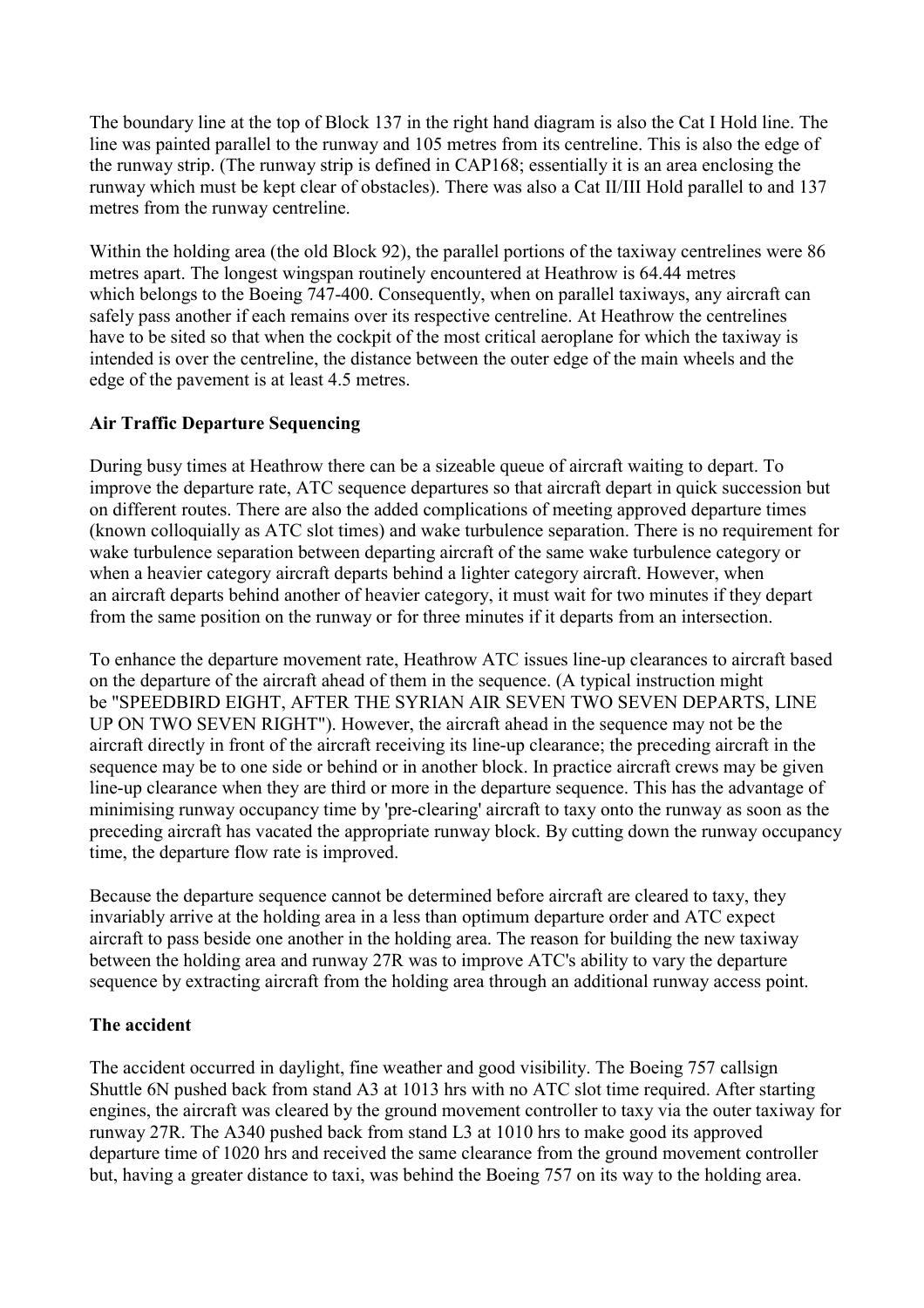Both aircraft entered the holding area via Block 32(O) where there was a queue of aircraft waiting to depart. At 1020 hrs the crew of Shuttle 6N were instructed to "HOLD FOR BLOCK 18". The aircraft was taxied by the co-pilot from the holding area into the taxiway of Block 137 where it remained, stationary, until the accident. The A340 was behind several aircraft including an Aer Lingus Boeing 737 and an MD11. Between 1023 and 1031 hrs, ATC made several requests to pilots to taxy into a different position. These calls took the forms of "START PULLING FORWARD NOW"; "PULL FORWARD BEHIND THE ALITALIA"; "PULL OVER TO THE LEFT" and "PULL FORWARD AS FAR AS POSSIBLE PLEASE". At 1025 hrs the controller asked the MD11 crew to "PULL OVER TO THE RIGHT HAND SIDE BEHIND THE SYRIAN AIR" to which its pilot replied "YOU HAD US PULL UP BEHIND THE AER LINGUS SO WE CAN'T NOW". Next the controller asked the crew of a Boeing 757 behind the A340 whether they could manoeuvre for a Block 18 departure but the crew replied that they were unable to do so. They were then instructed to "PULL OVER TO THE RIGHT HAND SIDE FOR A FULL LENGTH".

During the next five minutes an A320, a Boeing 727 and a Boeing 757 departed from the full length and a Boeing 737 departed from Block 17. Another Boeing 737 began its take-off run from the full length after the departure from Block 17. As it did so, the MD11 followed by the A340 began to move forward. At 1031 hrs the left hand wingtip of the A340 struck the Boeing 757's rudder and fin.

The impact was felt in both aircraft. In the Boeing 757 two cabin crew standing by the aft galley received minor injuries when they lost their balance but no one on board the A340 was injured. After the collision the A340 commander taxied a few feet further forward to ensure that his wing tip was clear of the 757's APU. Both aircraft then remained parked whilst the emergency services were summoned by ATC. The Airport Fire Service arrived shortly after the accident and supervised the deplaning of all the passengers via mobile airstairs and into coaches.

## **Measurements**

Measurements taken after the incident showed that the nose landing gear of G-BIKG was 23.6 metres (along the taxiway centreline) behind the CAT I stop bar and 8.6 metres ahead of the CAT II/III stop bar. Profiles of the two aircraft imposed on a plan view of the taxiways and holding area are shown below. The diagram shows that, with G-BIKG in its measured position and A40-LB inits final position, the contact measured on the winglet and rudder would have occurred with A40-LB on its taxiway centreline at the point of contact.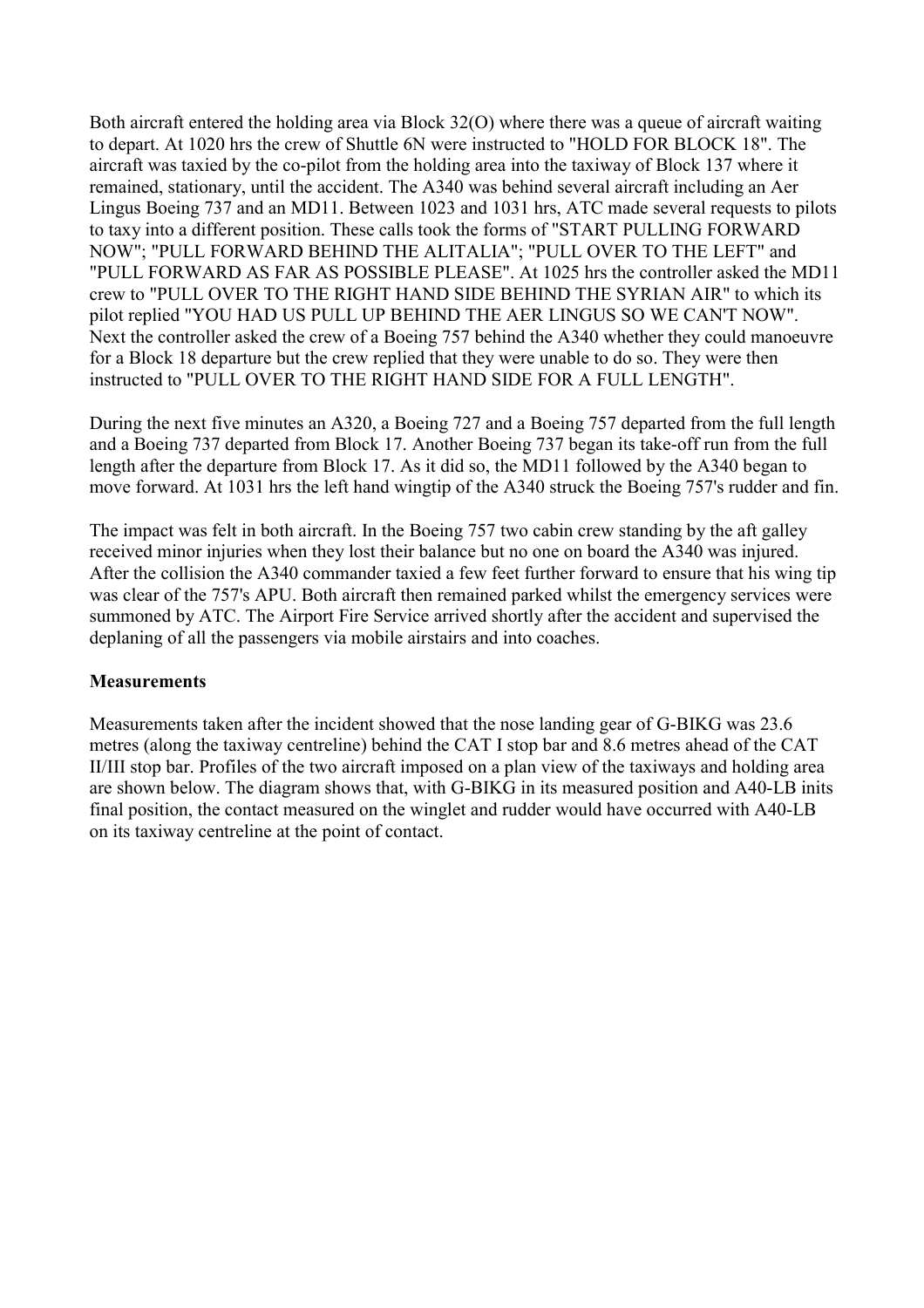

## **Damage**

On the B757 most of the damage was sustained on the lower part of the rudder, with further damage to beams and composite fairing panels aft of the fin's rear spar. The rudder itself was split into two parts and was replaced. A number of the rudder attachment bearings were also replaced but there was no evidence of damage to the rear spar of the fin itself. On the A340 most of the damage was limited to the left-hand winglet, with minor scratching and denting damage to the No. 6 slat on the leading edge. The left-hand winglet was removed and the aircraft was despatched without it in accordance with the Minimum Equipment List.

## **Human factors**

Ten minutes before the collision, the Boeing 757 had been instructed to "HOLD FOR BLOCK 18". The co-pilot parked the aircraft with the flight deck beyond the Cat II/III hold line but short of the Cat I hold line. The commander was content with this parking position. He stated (correctly) that the hold line represents a limit not a target and no part of the aircraft should protrude over the line which was painted diagonally across the taxiway. He was also anxious not to get too close to the runway because aircraft departing from the full length would pass close to his aircraft and, should they encounter any directional control problems, he would be unable to get out of their way. The AAIB were unable to find any UK documentation requiring or encouraging pilots to pull forward to the limit of a holding position.

The A340 commander taxied his aircraft by reference to the yellow taxiway lines. He believed that if he followed these lines, his aircraft would remain clear of any obstacles beside the taxiway. He had to hold in Block 137 for a while and there he received clearance to line up after an MD11 in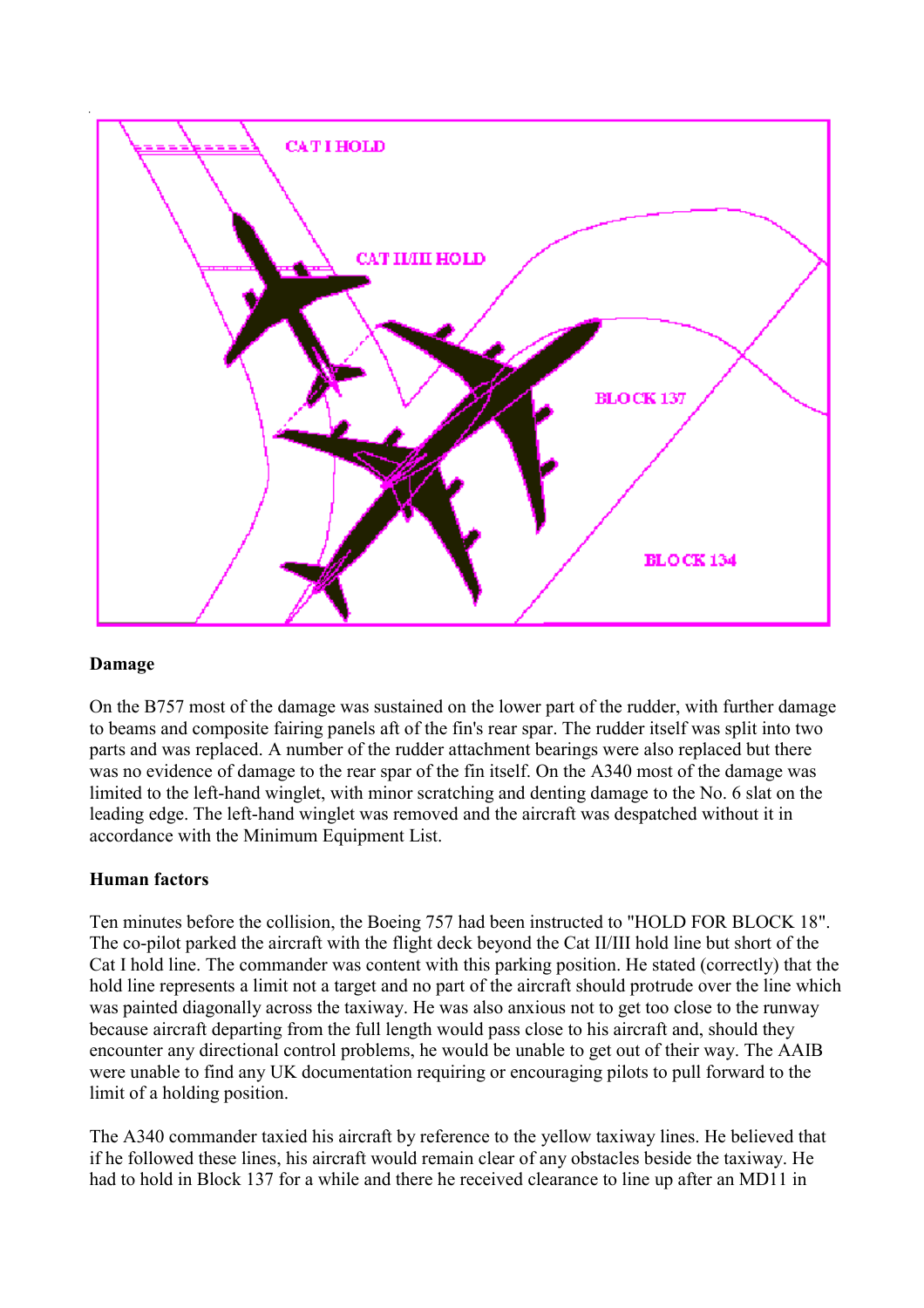front of him departed. He was aware of the 757 in the link taxiway leading to Block 18 and also of another 757 on his right. He made no comment to the other two pilots on the flight deck about the proximity of these aircraft and they did not perceive the collision risk. (Neither could have seen the left wing tip from his own seat). The sizeof the aircraft relative to the holding area and the position of the link taxiway meant that the commander had to start turning right to follow the taxiway centreline at about the time his wingtip approached the parked B757's tail. The commander stated that part way around the right turn he looked to his left at the offending wingtip but it was too late to avoid a collision.

The ATC tower is several hundred metres from Block 137 and the controller was unable to assess the collision risk between taxying aircraft. He was totally reliant upon the "duty of the commander of an aircraft to take all possible measures to ensure that his aircraft does not collide with any other aircraft or with any vehicle" (The Rules of the Air Regulations 1991, Rule 37).

Neither Heathrow Airport Limited (HAL) nor Heathrow ATC had conducted any studies to determine the collision risks involved in using the new taxiway link which was available to any aircraft regardless of its size. Moreover, no account had been taken of taxying collision risks when designing the shape and position of the new taxiway and holding points.

# **Collision Hazard**

Studies by the AAIB using scale drawings showed that if an aircraft with a long fuselage was holding in the taxiway of Block 137, there was a very real collision risk whenever an aircraft with a large wingspan followed the taxiway centreline to pass behind it in the same block. For pilots of some large aircraft types, separation between their wing tip and the tail of a parked aircraft is difficult to assess because of the restricted view from the flight deck. For instance, in the A340 the wing tip is 51 metres (167 feet) from the pilot and 41 metres (134 feet) behind him; in Concorde the wing tip is almost abeam the fin. In many contemporary swept-wing airliners a wing tip can only be seen by making a special effort and then only from one pilot's seat. Pilots cannot see the right wing tip from the left seat and vice-versa. Moreover, wing tips can be hard to see through rain spattered side windows (although on this occasion it was not raining) and some aircraft types, notably the ubiquitous Boeings 737, 757 and 767, do not have a white navigation light on the tail; they have one on the trailing edge of each wingtip. They do have logo lights to illuminate the fin but there is no requirement for these lights to be switched on. Consequently, the risk of collision may be greatest in heavy rain or at night.

## **Airport Design Requirements**

The taxiways at Heathrow generally met the design criteria of CAP 168 Licensing Requirements which generally mirror the standards laid down in ICAO Annex 14 - Aerodromes. Both documents specify minimum distances between taxiway centrelines and permanent features such as runways, other taxiways and apron taxiways. The requirements also stipulate that taxiway centrelines must provide a clearance of not less than 20% wingspan between an aeroplane's wing tip and a temporary obstacle when the aeroplane is in the centre of the taxiway. Both documents contained recommended minima for the distance between a taxiway holding position and a runway centreline but only Annex 14 made reference to the distance between a taxiway holding position and an adjacent taxiway centreline. The reference was a recommendation which applied to the clearance between a parked aircraft's nose and a passing aircraft at an intersection of two taxiways; there was no mention of tail to wing tip separation minima.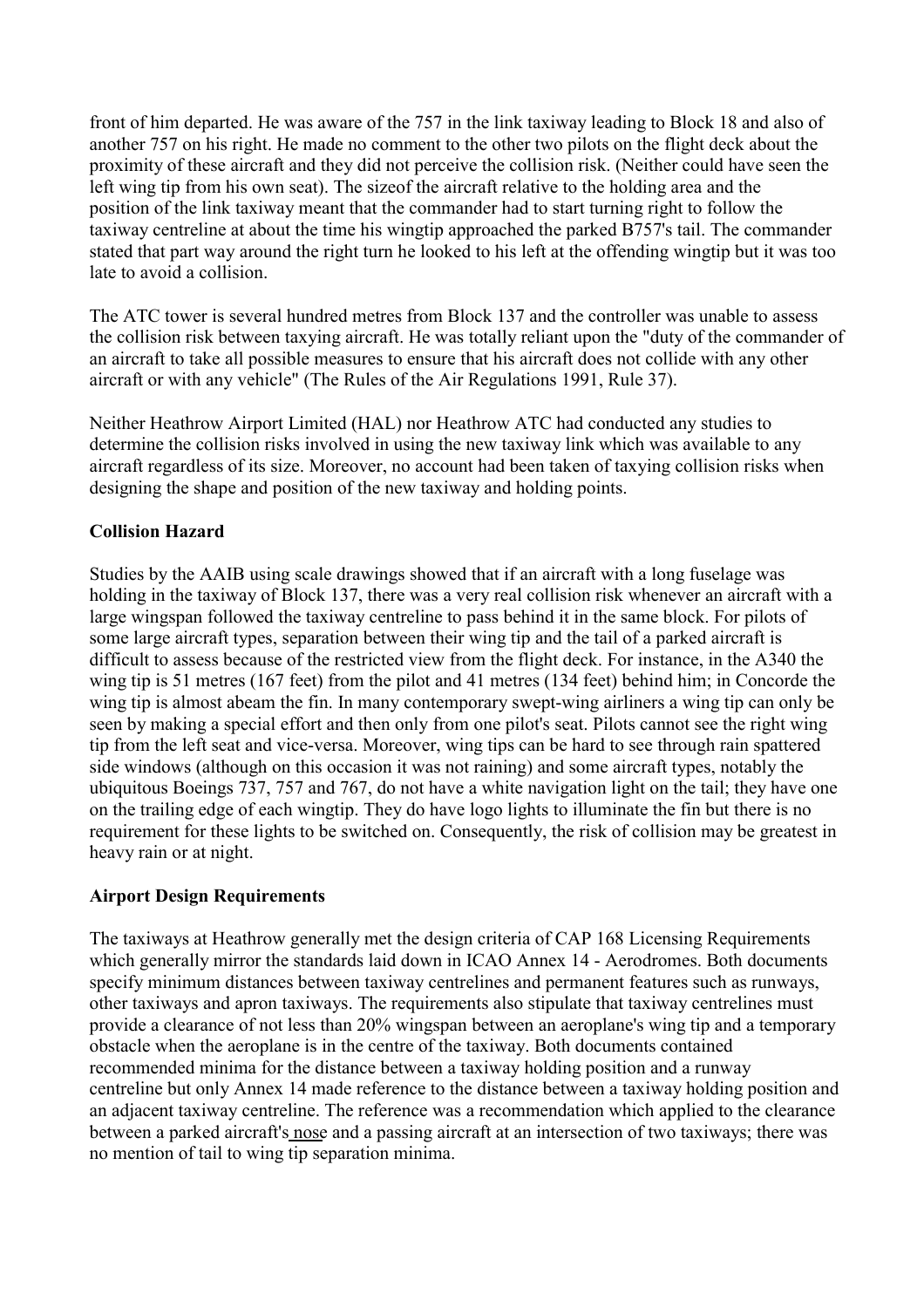## **Airworthiness requirements**

Requirements for the view from the A340 flight deck were contained in JAR 25.773 which states: *'Each pilot compartment must be arranged to give the pilots a sufficiently extensive, clear, and undistorted view, to enable them to perform any manoeuvres within the operating limitations of the aeroplane, including taxying, take-off, approach and landing'.* The requirements also stated that internally, the flight deck windows must have a demisting system which provides sufficient visibility to execute the manoeuvres described above. However, only the windshields have to be externally cleared of precipitation. The requirement was to provide '*a clear portion of the windshield during precipitation conditions, sufficient for both pilots to have a sufficiently extensive view along the flight path in normal flight attitudes of the aeroplane'.* Consequently, aircraft generally do not have screen wiping systems for side windows.

## **Safety actions**

The new taxiway was withdrawn from use immediately after the accident. The CAA then invited HAL and Heathrow ATC to devise procedures for the use of the new taxiway which would minimise collision risks.

HAL appreciated the need to explain to pilots that on the taxiways, following the centreline provided adequate clearance from obstacles but not from other aircraft in the holding areas. There the centrelines represent only the centre of the taxiway route and wingtip clearance from other aircraft is not assured. However, during low visibility operations the green centreline lighting would be used to provide two separate routes to the runway. One route would be via Blocks 136 and 137 to Block 18 and the other would be via Blocks 132, 133 and 134 to Block 19. Under these conditions separation would be assured.

On 7 February 1996 HAL proposed new measures to the CAA for re-opening the taxiway link. Briefly these measures were:

a. Provision of new information signs at the entrances to each of the four departure holding areas.

b. Issuing a Class II NOTAM showing the four departure hold areas, explaining their significance in terms of permanent green centreline lighting and reminding pilots that separation from other aircraft is their responsibility in these areas.

c. Provision on a trial basis of lighting to illuminate aircraft holding in the taxiway of Block 137.

d. Publication of notices in the UK AIP and NOTAMS encouraging pilots to pull forward to stop bars.

The CAA accepted HAL's proposals on condition that further safeguards affecting the tactical use of the holding area were implemented by the Airport Authority.

The CAA also ordered that the taxiway should not be used until the installation of signs and lighting, agreement on the wording of procedures and notices, and the education of airport users had been co-ordinated with the Authority.

## **Safety recommendation 96-43**